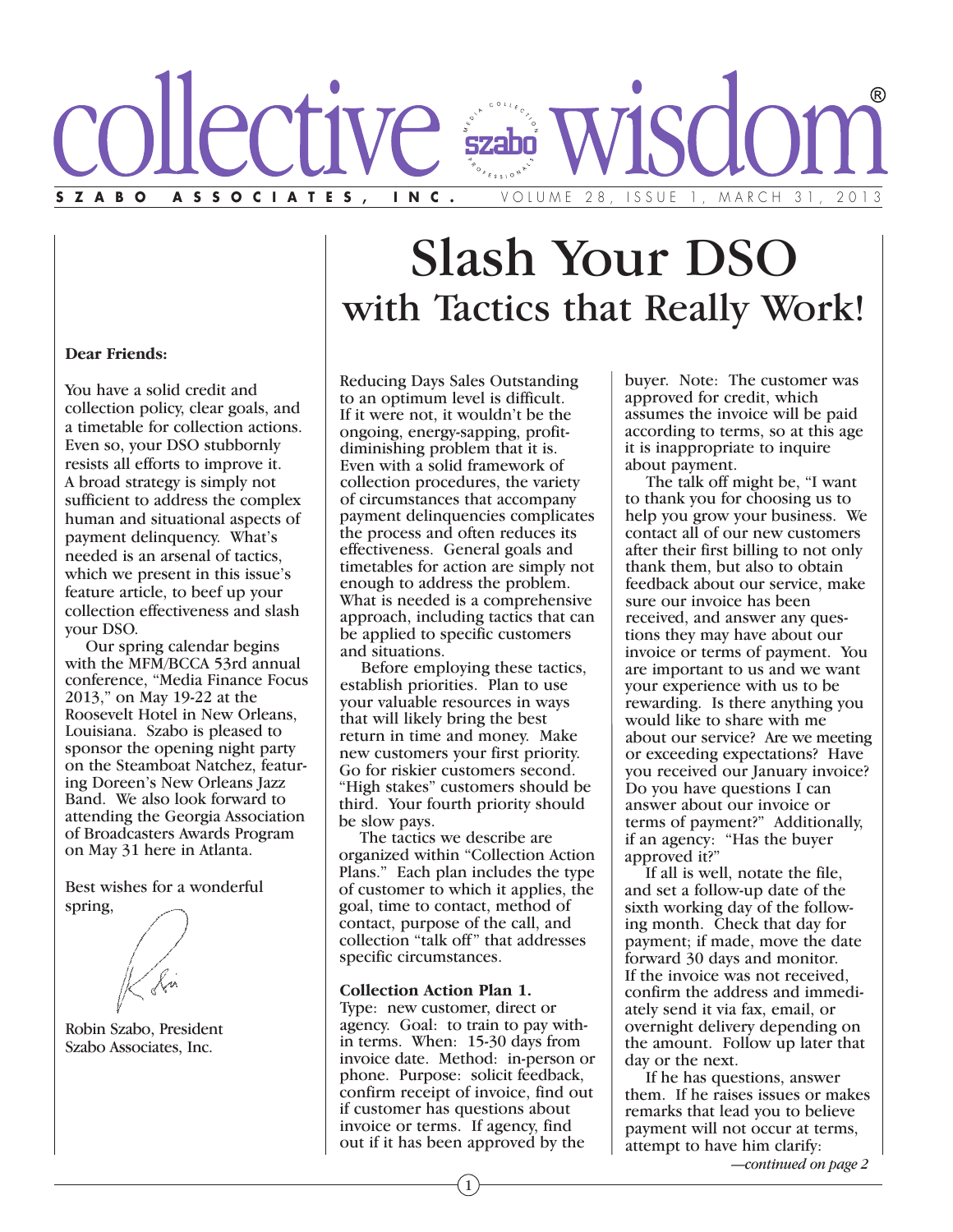# *Slash Your DSO—*

### *—continued from page 1*

"I sensed some hesitancy when I inquired about our invoice and payment terms. Is there anything you would like to discuss?"

Two of the most common reasons are: They do not normally pay at 30 days or they do not have the funds. If the former, your goal is to convince the customer to modify his policy by appealing to his character: "Thank you for informing me that your company policy is to pay at 60 days. Our terms are 30 days, and when you decided to allow us to help you grow your business, you agreed to 30-day terms. We approved your credit and accepted your business on that basis. We would like to continue providing advertising services to your business, but will be unable to unless our terms are adhered to. Will you please make arrangements to pay as previously agreed?" Or, "I'm sure you appreciate your customers paying you within your terms because this enables you to provide the best quality and value to your customers. We feel the same way. Will you please make arrangements to pay us according to our terms?" If he will not agree, then inform him that his current advertising will be stopped and the final bill rendered. Do not allow customers to dictate terms to you; the seller sets the terms.

If the reason is that he does not have the funds, your goal is to obtain payment within 30 days and prevent this from happening with future invoices. You may have to accept installments over a short period of time. If the customer says he does not have the amount owed, respond with, "How short are you in paying the \$8,000?" If he says he has only half that amount, say, "Will you send \$4,000 today and \$4,000 on the 5th?" If the answer is affirmative, say, "Your advertising schedule is contracted through April, and the February, March, and April invoices will be around \$8,000 each. Will there be a problem in paying those invoices as agreed?" If the answer is "no,"

notate the file, alert management to a possible problem, and follow up closely. If he defaults on the first payment, be prepared to stop the schedule.

If the customer is an agency, the agreed-upon payment liability position will dictate whom you contact and your line of questions. Many agencies bill clients on estimates and reconcile to actual numbers later, so by the time your invoice is received the agency many times has been paid. Additionally, local agencies are only as strong as their clients. Both local and national agencies will be reluctant to pay, however, when their client has not paid them, even if they have agreed to be liable.

If the position is joint and several and the agency says it does not pay at 30 days or does not have the funds, use the responses above. Additionally, inform him that failure to pay at terms or make arrangements will jeopardize his credit standing and his clients will become direct bill.

If he has not been paid by the client, remind him that the agency is responsible for payment in accordance with the agreement. You also need to ask what he is doing to collect, when he expects to be paid, and how he intends to prevent this from occurring again.

If he will not make arrangements that allow you to collect by the 10th of the month, place a credit hold on the agency, accept business only on a CIA basis, and inform him of the new terms. You may also need to stop any current orders involving the agency's client to prevent the debt from growing.

If the position is sequential, and the agency is not liable until the client pays, ask when he billed the client, what were the established terms, what the payment history has been, when he expects to be paid, and how soon after receipt he will pay you.

Depending upon the answers, you will need to decide if this is acceptable. Payment to you from local agencies on orders accepted on sequential terms should not exceed 45 days from invoice date. The payment is conditional, however, and requires you to "train" both the advertiser and agency to pay within an acceptable time

frame. If he has given terms beyond 30 days to his client, require him to either change those terms or advance the money on his client's behalf.

# **Collection Action Plan 2.**

Type: existing customer, direct or agency. Goal: to keep customer payments below 45 days, improve customers who pay beyond 45 days, and keep customers from aging to 60 days. When: 40 days from invoice date. Method: personal visit, phone, or letter. Purpose: to obtain immediate payment.

Excuses for nonpayment may involve terms, unresolved discrepancies, or cash flow issues, and with agencies, nonpayment by the client. Even if the agency did not bill on estimate, it should have received payment by the 40-day point. Exceptions do occur, especially with some digital campaigns where sometimes billing occurs at the end of the campaign rather than monthly.

Use the talk-off examples above to try to reach acceptable terms. If there is a discrepancy, you will not, in most cases, be able to collect until it is resolved; however, it is always worth asking for the undisputed portion while the discrepancy is being worked out. Most national agencies will not partial pay. There must be a complete match of order to invoice before payment is approved.

Customers with cash flow issues may say, "The check is in the mail." If so, thank the customer, ask when the check was mailed, notate your file, and tell him that you will review it again in three days. If not received, contact immediately, ask where it was mailed, ask for a copy of the check by fax or email, and advise the customer that you will contact him after making inquiries with your personnel.

If the address is correct and he sends the copy, study your records to see if it was misapplied. If you locate it, call him back, thank him for his help, and inform him that his account has been credited. If you can't locate it, contact him and ask that he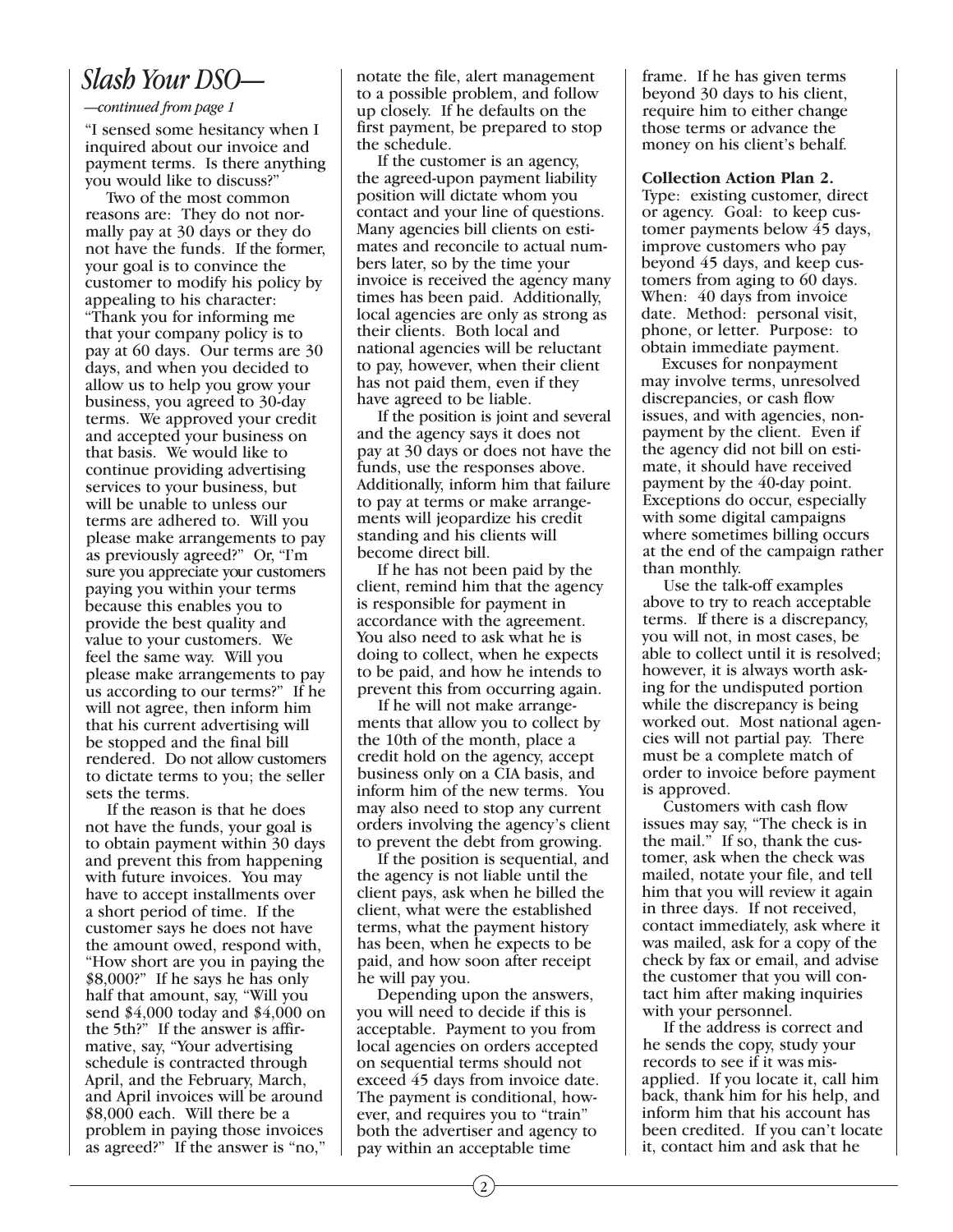check with his bank to see if it is outstanding. Many companies have online access, and this can be ascertained while on the phone. If it has not cleared, have him put a stop payment on the original check and reissue. If he has not mailed the check, your goal is to obtain full payment as quickly as possible.

If the customer says he is short of funds, take the approach described in Collection Action Plan 1, restating the commitment at the close of the conversation: "To recap, you will mail \$4,000 today and the remaining \$4,000 on the 15th. I'll notate your file and I appreciate your cooperation."

Follow up closely to make sure the payments are made as agreed. If you have to structure payments that are not immediate and where the payment promise is more than 10 days out from your conversation, confirm the commitment in writing to reinforce the promise. All payment plans should bring the account current and keep new invoicing current. Do not agree to payment plans that will age the account beyond 90 days.

The talk off with the agency is similar as with direct account; however, liability positions may

call for different approaches. If joint and several, put pressure first on the agency, then on the advertiser. Use the agency talk off examples described in Collection Action Plan 1. If the agency says that he will not have the funds until paid by his client, ask him the amount he is short. If he replies, "All of it," tell him that while you are willing to work with him, you must have activity on the account: "I'm sure you have resources. What about an advance from your bank?" If he replies that he does not use his line of credit to pay his client's bills, remind him that it will be his credit rating that will be affected by nonpayment and that you are not in the business of financing his business: "Please draw on your line and send me the \$8,000 today to bring your account current and preserve your credit standing."

If the position is sequential, pressure the agency to secure payment from the advertiser. If it is improbable that payment will occur by day 60, you may need to pressure the advertiser. Contact the advertiser only after informing the agency of your intent. Use the talk-off examples described in Collection Action Plan 1 to determine what the agency has done to



"While we appreciate your honesty about the reason for nonpayment, Mr. Jones, 'losing your self-control at the slot machines in Vegas' doesn't leave us optimistic about the future of this relationship."

receive payment. If the agency makes excuses for the advertiser's nonpayment, ask how much the advertiser owes the agency for the invoice in question. If the answer is, "I don't think that's relevant," state that it is indeed relevant since you must now reevaluate the advertiser's credit standing for future schedules. A talk-off example might be, "I can't deal in unknowns with regard to your client's ability or willingness to pay, so this is what must happen. It is now February 10th, and I must receive payment for December by Monday the 13th and a commitment from you or them that our February invoice will be paid by March 31st. Otherwise, their credit standing will be revoked, and the schedule beginning the 16th is subject to be cancelled. Do you want me or you to contact them?"

#### **Collection Action Plan 3.**

Type: existing direct or agency. Goal: to collect before the account ages to 90 days. When: 60 to 75 days from invoice date. Method: personal visit, phone, letter. Purpose: to obtain immediate payment. Customers in this age are customers that have grown accustomed to being allowed to pay at this age, smaller customers who were not contacted at the 40-day point, customers that have broken promises of payment, or customers that have had recent changes in financial strength.

Customers accustomed to paying at this age need to be urged to make payment closer to your terms. Go after the biggest accounts first as they will have the greatest impact on DSO. This may involve discussions with their senior management to reach new terms that are acceptable even if not your standard terms. If you do establish nonstandard terms, document them! Old habits are often hard to break.

Customers not contacted at the 40-day point need to be contacted immediately and brought current so they do not become habitual slow pays. Customers who have broken promises are exhibiting untrustworthy behavior and signaling that they have no

*—continued on page 4*